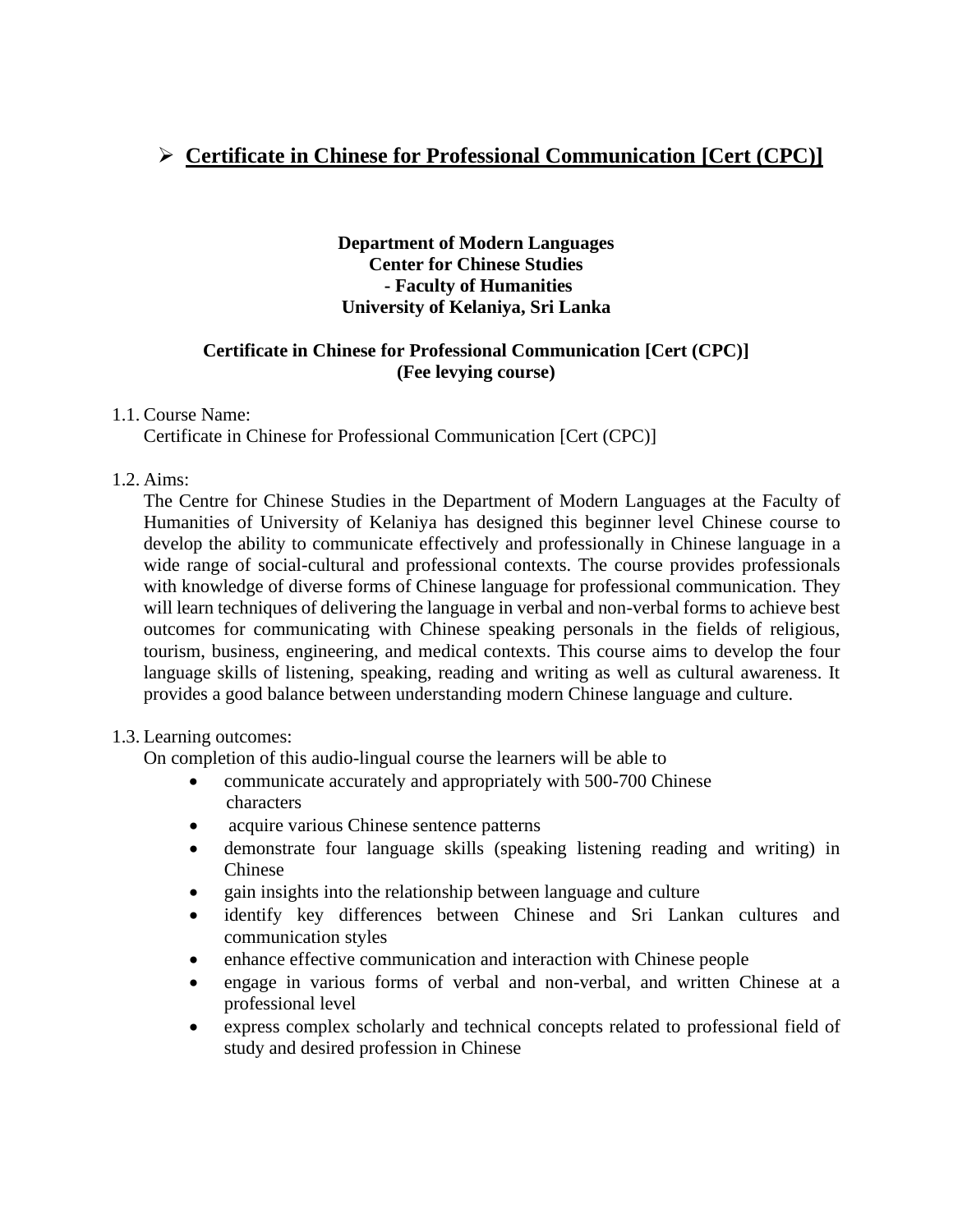1.4. Minimum admission requirement:

Minimum admission requirement is completion of junior secondary level, which is Grade 9 or equivalent. Completion of primary education and certified work experience equivalent to a minimum period of two years in a particular field may also be considered in an equivalent qualification for admission to SLQL 1 provided that the applicant is at least 16 years of age.

1.5. Progression:

Completion of SLQL 1 meets the minimum entry requirement for a qualification in SLQL 2 in that particular area of specialization.

- 1.6. Minimum eligibility criteria for the award of a qualification:
	- (i) For the award of a Certificate, a student must
		- (a) accumulate grades of C or better in course units aggregating to at least 30 credits of SLQL 1,
		- (b) obtain a GPA of 2.00 or greater, and
		- (c) complete the relevant requirements within a period of three consecutive academic years.
	- (ii) For the award of a Certificate with Merit, a student must
		- (a) accumulate grades of C or better in course units aggregating to at least 30 credits of SLQL 1,
		- (b) obtain a GPA of 3.70 or greater, and
		- (c) complete the relevant requirements within one academic year at SLQL 1.
	- (iii) For the award of a Certificate with Distinction, a student must
		- (a) accumulate grades of A or better in course units aggregating to at least 30 credits of SLQL 1,
		- (b) obtain a GPA of 4.00, and
		- (c) complete the relevant requirements within one academic year at SLQL 1.
- *Note 1: A student who does not obtain a grade C or better in a particular course unit may re-sit the examination of that course unit in the next available attempt in order to improve the grade. The best grade obtainable by a student in this instance would be C. In the event a student obtains a lower grade while attempting to better the grade, he/she will be entitled to the previous grade.*
- *Note 2: Programme of study concerned may include additional requirements in addition to the minimum eligibility criteria with the approval of the University Senate.*
- *Note 3: The valid date for awarding any qualification will be the 1st day of the next month from the month where the requirements were fulfilled to award such qualification.*
- *Note 4: After awarding any qualification it cannot be changed and/or reverted back under any circumstances.*

#### 1.7. Duration:

400 hours (200 lecture hours in Classroom [4 hours  $\times$  40 weeks + 2 hours  $\times$  20 weeks for 2<sup>nd</sup> Foreign Language Acquisition] and 200 practical hours [5 hours  $\times$  40 weeks])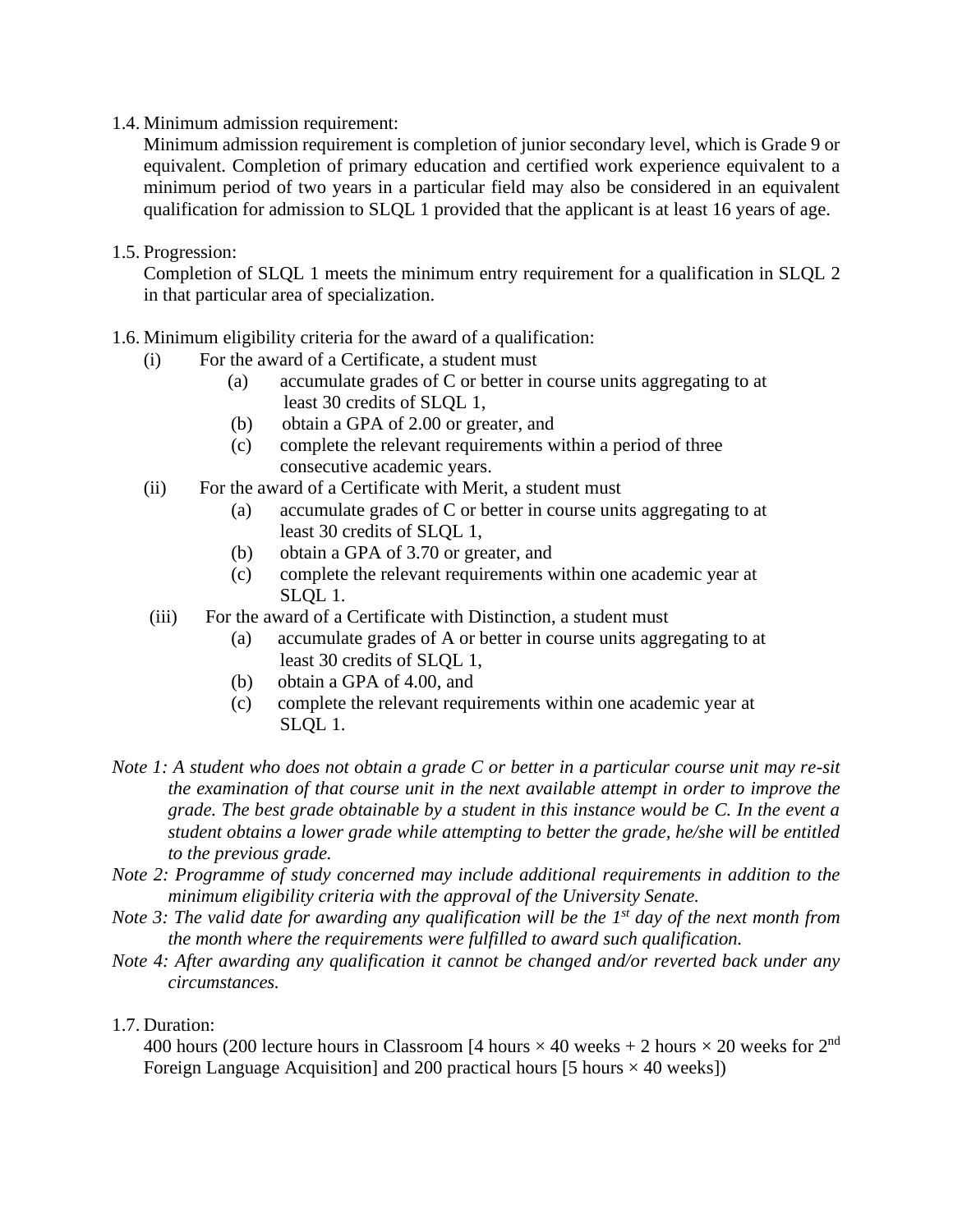#### 1.8. Course Structure : The Course consists of 07 units.

| First Semester - 20 weeks  |                   |                                              |               |  |
|----------------------------|-------------------|----------------------------------------------|---------------|--|
| i.                         | <b>CCPC 08015</b> | <b>Basic Chinese</b>                         | $\mathsf{C}$  |  |
| ii.                        | <b>CCPC 08025</b> | <b>Chinese Comprehension and Composition</b> | $\mathsf{C}$  |  |
| iii.                       | <b>CCPC 08035</b> | Modern Chinese Lifestyle                     | $\mathcal{C}$ |  |
| Second Semester - 20 weeks |                   |                                              |               |  |
| iv.                        | <b>CCPC 07045</b> | <b>Chinese for Cultural Communication</b>    | $\Omega$      |  |
| V.                         | <b>CCPC 07055</b> | <b>Chinese for Business Communication</b>    | O             |  |
| vi.                        | <b>CCPC 07065</b> | <b>Chinese for Medical Communication</b>     | $\Omega$      |  |
| vii.                       | <b>CCPC 07075</b> | 2 <sup>nd</sup> Foreign Language Acquisition | ∩             |  |

#### 1.9.Examination Structure:

There are 07 question papers, each of 03 hr duration for the 07 course units, 03 of them are compulsory and 04 of them are optional. A successful candidate is required to choose all compulsory course units and 01 optional course unit among CCPC 08045, CCPC 08055 and CCPC 08065. 2<sup>nd</sup> Foreign Language Acquisition is also an optional course unit to anyone those who wish to follow a second foreign language in the same period of the course. This course unit offers only 02 most demanded foreign languages among French, German, Italian, Japanese Korean and Russian required by applicants in the registration.

#### 1.10. Evaluation:

Attendance (10%), Practical work, (10%), Character writing (10%), Written examination (70%)

#### **Grading Scheme**

| <b>Range of Marks</b> | Grade        |
|-----------------------|--------------|
| 85-100                | $A+$         |
| 70-84                 | $\mathsf{A}$ |
| 65-69                 | $A -$        |
| $60 - 64$             | $B+$         |
| 55-59                 | B            |
|                       |              |